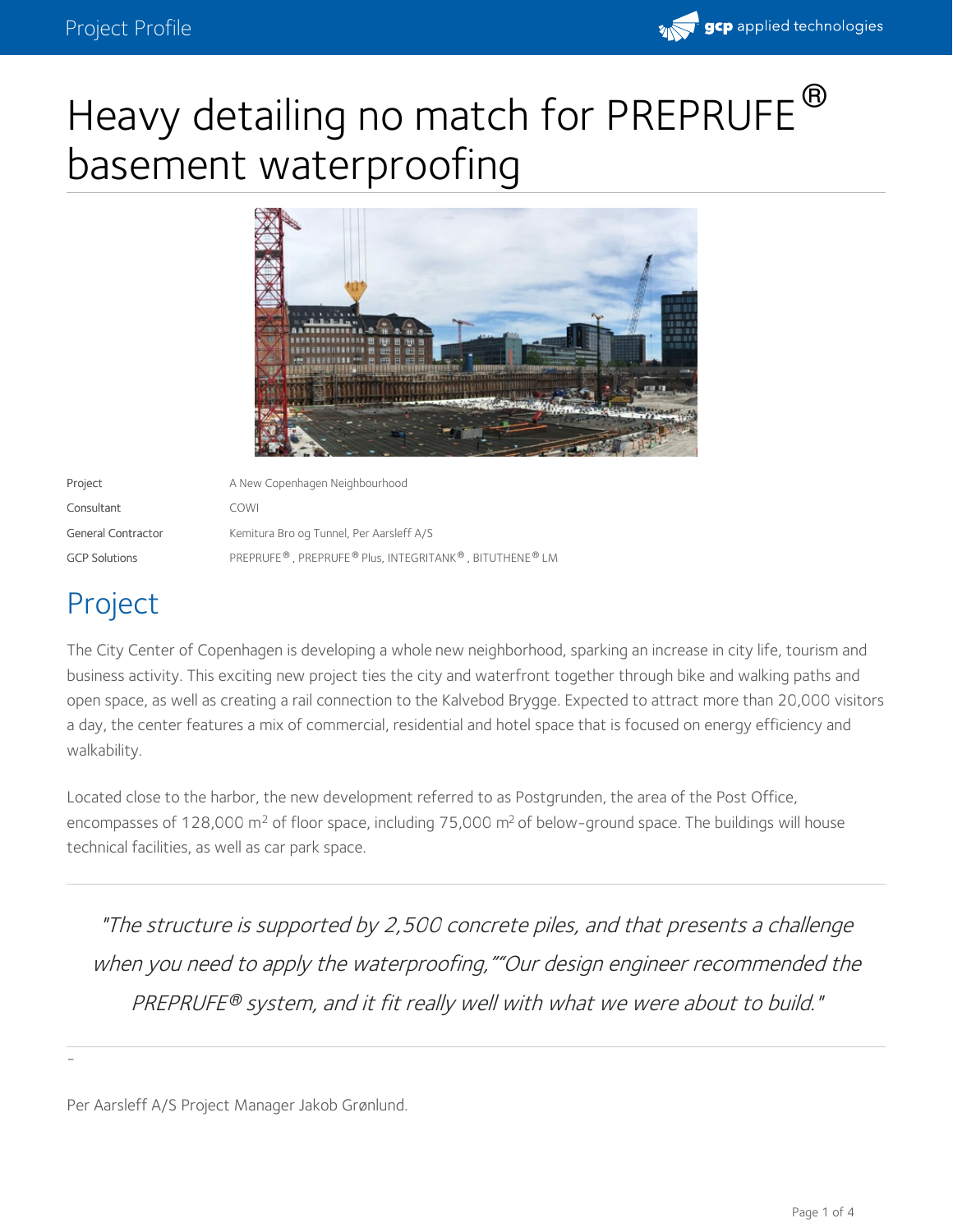-



The construction team for two adjacent commercial buildings in Postgrunden was seeking a high-performance waterproofing to withstand the seven meters of water pressure in the area. In addition, they needed a below-ground waterproofing system that could not only be applied swiftly but that could accommodate considerable detailing throughout the building foundations.

## "The project had super tight deadlines,""With the PREPRUFE system it's easy for us *®* to meet deadlines and even speed things up."

#### Kemitura Bro og Tunnel Project Manager Andreas Hensen

"The structure is supported by 2,500 concrete piles, and that presents a challenge when you need to apply the waterproofing," said Per Aarsleff A/S Project Manager Jakob Gronlund. "Our design engineer recommended the PREPRUFE®waterproofing system, and it fit really well with what we were about to build."

The international consulting firm COWI selected a suite of waterproofing systems, including PREPRUFE®Plus, INTEGRITANK  $^\circledR$ and BITUTHENE  $^\circledR$ LM waterproofing from GCP Applied Technologies, due to GCP's long track record of waterproofing complex structures and its technical service team's decades of waterproofing expertise. GCP's Blue360  $^\circ$ design team provided end-to-end design and field support to the construction team, helping the architect with project-specific detail drawings, training applicators both onsite and offsite and fielding technical site questions.

"GCP produced detail drawings specifically for this project, and that has given us, our employer and his designers confidence that the PREPRUFE®design we're using is the right one," Gronlund said. "The support process with GCP has been very smooth."

In addition, the products offered the capabilities to meet the project's unique constraints. Independent testing has shown that PREPRUFE®Plus membrane can resist lateral water migration at high pressures, making it ideal for this environment. And the system was able to provide a seal around the concrete piles to ensure continuous waterproofing. The system's ZIPLAP™ dual adhesive seam allowed applicators to bond each composite sheet of waterproofing together with less time and labor. "The project had super tight deadlines," said Kemitura Bro og Tunnel Project Manager Andreas Hensen. "With the PREPRUFE®system it's easy for us to meet deadlines and even speed things up."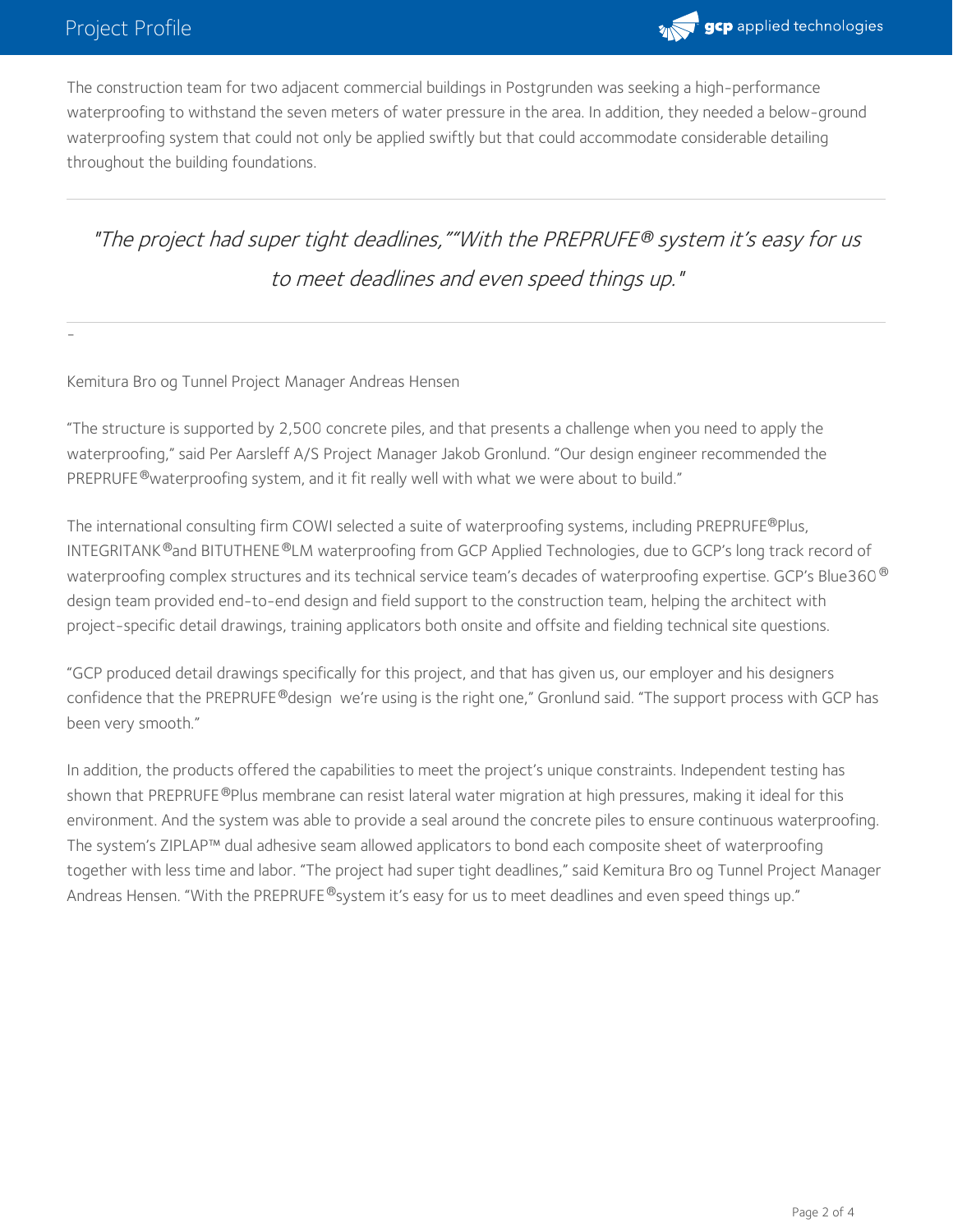



"The application is sped up using the ZIPLAP™ system," said Gronlund. "Even more important, the membrane holds up well as additional work is done [by other trades] and that's a great advantage."

The liquid-applied BITUTHENE®LM waterproofing system enabled certified applicator Kemitura Bro and Tunnel to quickly waterproof the foundation. The INTEGRITANK ®liquid waterproofing system was then used to interface between the vertical and horizontal surfaces.

The waterproofing system's moisture resistance also helped keep the schedule on track. "We applied the basement waterproofing in the summer amid rainstorms," Hensen. "The surface of PREPRUFE ®was not activated by water, and that's important. If it was, we would have had to do it all over."

The project is proceeding smoothly, and is scheduled for completion in late 2019. "We have huge confidence in the ability of the PREPRUFE®system to provide water resistance," Gronlund said. "There's no water coming through, and that's a huge accomplishment."

"We have huge confidence in the ability of the PREPRUFE® system to provide water resistance,""There's no water coming through, and that's <sup>a</sup> huge accomplishment."

Per Aarsleff A/S Project Manager Jakob Grønlund.

-